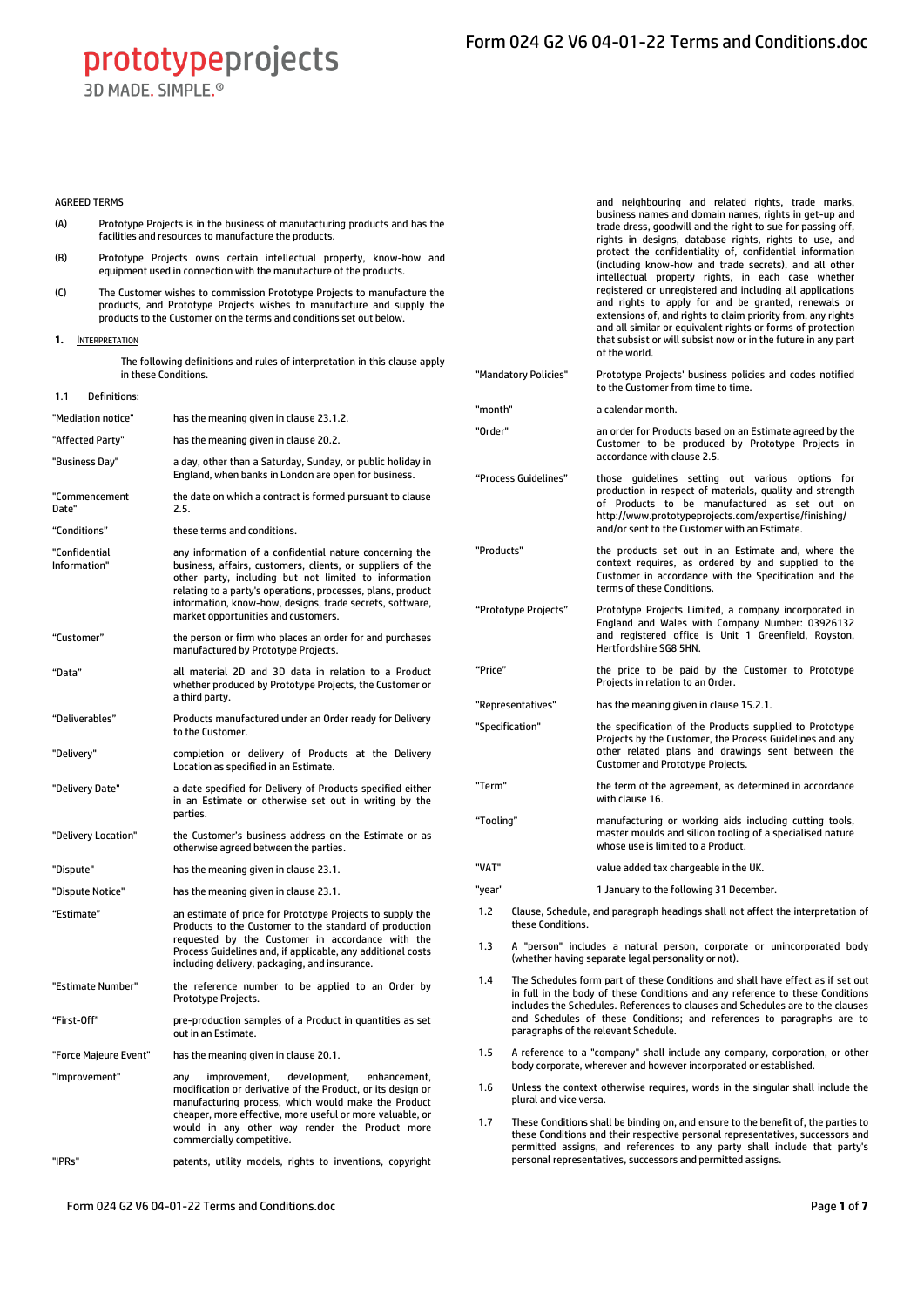3D MADE, SIMPLE.<sup>®</sup>

- 1.8 A reference to a statute or statutory provision is a reference to it as amended, extended, or re-enacted from time to time and a reference to a statute or statutory provision shall include all subordinate legislation made from time to time under that statute or statutory provision.
- 1.9 A reference to writing or written includes fax and email.
- 1.10 Any obligation in these Conditions on a person not to do something includes an obligation not to agree or allow that thing to be done.
- 1.11 A reference to these Conditions or to any other agreement or document referred to in these Conditions is a reference to these Conditions or such other agreement or document as varied or novated (in each case, other than in breach of the provisions of these Conditions) from time to time.
- 1.12 Any words following the terms including, include for example or any similar expression shall be construed as illustrative and shall not limit the sense of the words, description, definition, phrase, or term preceding those terms.
- <span id="page-1-0"></span>**2.** ESTIMATES AND ORDERS
- 2.1 Prototype Projects shall supply, and the Customer shall purchase such quantities of Products as the Customer may order in accordance with these Conditions and the Order.
- 2.2 Prototype Projects shall review any enquiries made by the Customer or potential customer and if required, in Prototype Projects' sole opinion, liaise with the Customer to request any necessary further information required in order to provide an Estimate.
- 2.3 The Customer acknowledges that the Products will not be of mass production quality but will conform to the Process Guidelines.
- 2.4 An Estimate shall only be valid for a period of two weeks from its date of issue after which, the Estimate may need to be reviewed and amended if necessary.
- 2.5 Each Estimate shall (where possible):
	- 2.5.1 specify the type and quantity of Products ordered with reference to the Specification; and
	- 2.5.2 offer an estimated dispatch date.
- 2.6 The Customer and Prototype Projects will be deemed to enter a contract for the Products on the earlier of either:
	- 2.6.1 the Customer requesting Prototype Projects to proceed with the production of the Products as set out on the Estimate by return email; or
	- 2.6.2 the Customer sending a purchase order to Prototype Projects in relation to an Estimate. Prototype Projects shall be free to accept or decline sending out an Estimate or agreeing a purchase order at its absolute discretion.
- 2.7 The Customer is responsible for ensuring that the terms of an Order and any applicable Specification attached to it are complete and accurate.
- 2.8 Each Order must have a minimum total Purchase Price value of £90.00 plus VAT, excluding any additional packaging, insurance, and delivery costs.
- 2.9 The Customer waives any right it might otherwise have to rely on any term enclosed upon, delivered within, or contained in any documents of the Customer that is inconsistent with these Conditions.
- 2.10 The Customer may within 2 days of placing an Order amend or cancel an Order by written notice to Prototype Projects. If the Customer amends or cancels an Order, its liability to Prototype Projects shall be limited to payment to Prototype Projects of all costs reasonably incurred by Prototype Projects in fulfilling the Order up until the date of deemed receipt of the amendment or cancellation, except that the Customer shall have no liability to Prototype Projects where the amendment or cancellation results from Prototype Projects' failure to comply with its obligations under these Conditions.
- <span id="page-1-2"></span>**3.** QUALITY AND PACKING
- <span id="page-1-3"></span>3.1 The Products supplied to the Customer by Prototype Projects under these Conditions shall:
	- 3.1.1 conform to the Specification.
	- 3.1.2 be of satisfactory quality (within the meaning of the Sale of Goods Act 1979, as amended) and fit for any express purpose held out by the Customer in the Order; and
	- 3.1.3 comply with all applicable statutory and regulatory requirements.
- 3.2 The terms implied by sections 13 to 15 of the Sale of Goods Act 1979 are, to the fullest extent permitted by law, excluded from these conditions.
- 3.3 Prototype Projects shall ensure that the Products are properly packed and secured in a manner to enable them to reach their destination in good condition.
- 3.4 Prototype Projects shall obtain and maintain in force for the Term all licences, permissions, authorisations, consents, and permits needed to manufacture and supply the Products in accordance with the terms of these conditions.
- 3.5 Prototype Projects shall comply with all applicable laws, enactments, orders, regulations, and other instruments relating to the manufacture, packing, packaging, marking, storage, handling, and delivery of the Products.
- **4.** FIRST OFFS
- 4.1 Prototype Projects shall, at the request of the Customer on the Order, submit to the Customer for approval First-Offs of the Product.
- <span id="page-1-1"></span>4.2 Prototype Projects shall not commence further manufacture of the Product until the Customer has communicated its approval of the First Offs to Prototype Projects in writing.
- 4.3 Any unreasonable delay in providing such approval to Prototype Projects under clause [4.2](#page-1-1) may result in Prototype Projects revising the Price to reflect any increase in production, labour, and material costs from the production of the First Offs and further manufacture of the Products.
- 4.4 The Customer's approval of the First Offs constitutes irrevocable confirmation that:
	- 4.4.1 the Products manufactured in conformity with the First Offs (differing only within normal industrial limits) will comply with the Specification; and
	- 4.4.2 the Products will meet the industry standards and requirements of quality specified in claus[e 3,](#page-1-2) except for defects which are not capable of being revealed on reasonable inspection by the Customer.
- <span id="page-1-4"></span>**5.** DELIVERY
- 5.1 Any dates quoted for Delivery are approximate only and time of Delivery is not of the essence. Prototype Projects shall not be liable for any delay in Delivery that is caused by a Force Majeure Event or the Customer's failure to provide Prototype Projects with adequate delivery instructions.
- 5.2 Delivery is completed either:
	- 5.2.1 (for deliveries) on the completion of unloading of the Deliverables at the Delivery Location; or
	- 5.2.2 (for collection) Prototype Projects places the Deliverables at the Customer's disposal at the Delivery Location.
- 5.3 Prototype Projects shall not deliver Products by instalment except by prior written agreement of the parties. Where Products are to be delivered by instalment, they may be invoiced and paid for separately.
- 5.4 Failure to pay an instalment invoice shall entitle Prototype Projects, at its sole discretion, to withhold further instalment deliveries until such invoice is satisfied.
- 5.5 Delays in the delivery of Deliverables shall not entitle the Customer to:
	- 5.5.1 refuse to take delivery of the Deliverables.
		- 5.5.2 claim damages; or
		- 5.5.3 terminate these Conditions, subject always to claus[e 17.](#page-4-2)
- 5.6 Prototype Projects shall have no liability for any failure or delay in delivering the Deliverables to the extent that any failure or delay is caused by the Customer's failure to comply with its obligations under these Conditions.
- 5.7 If the Customer fails to take delivery of Deliverables on the Delivery Date, then, except where that failure or delay is caused by Prototype Projects' failure to comply with its obligations under these Conditions:
	- 5.7.1 delivery of the Deliverables shall be deemed to have been completed at 9.00 am on the Delivery Date; and
	- 5.7.2 Prototype Projects shall store the Deliverables until Delivery takes place, at its sole discretion, and charge the Customer for all related costs and expenses (including insurance and storage costs).
- 5.8 Each Delivery shall be accompanied by a delivery note from Prototype Projects showing the Estimate Number, the type and quantity of Products included in the Order and, in the case of Products being delivered by instalments, the outstanding balance of Products remaining to be delivered.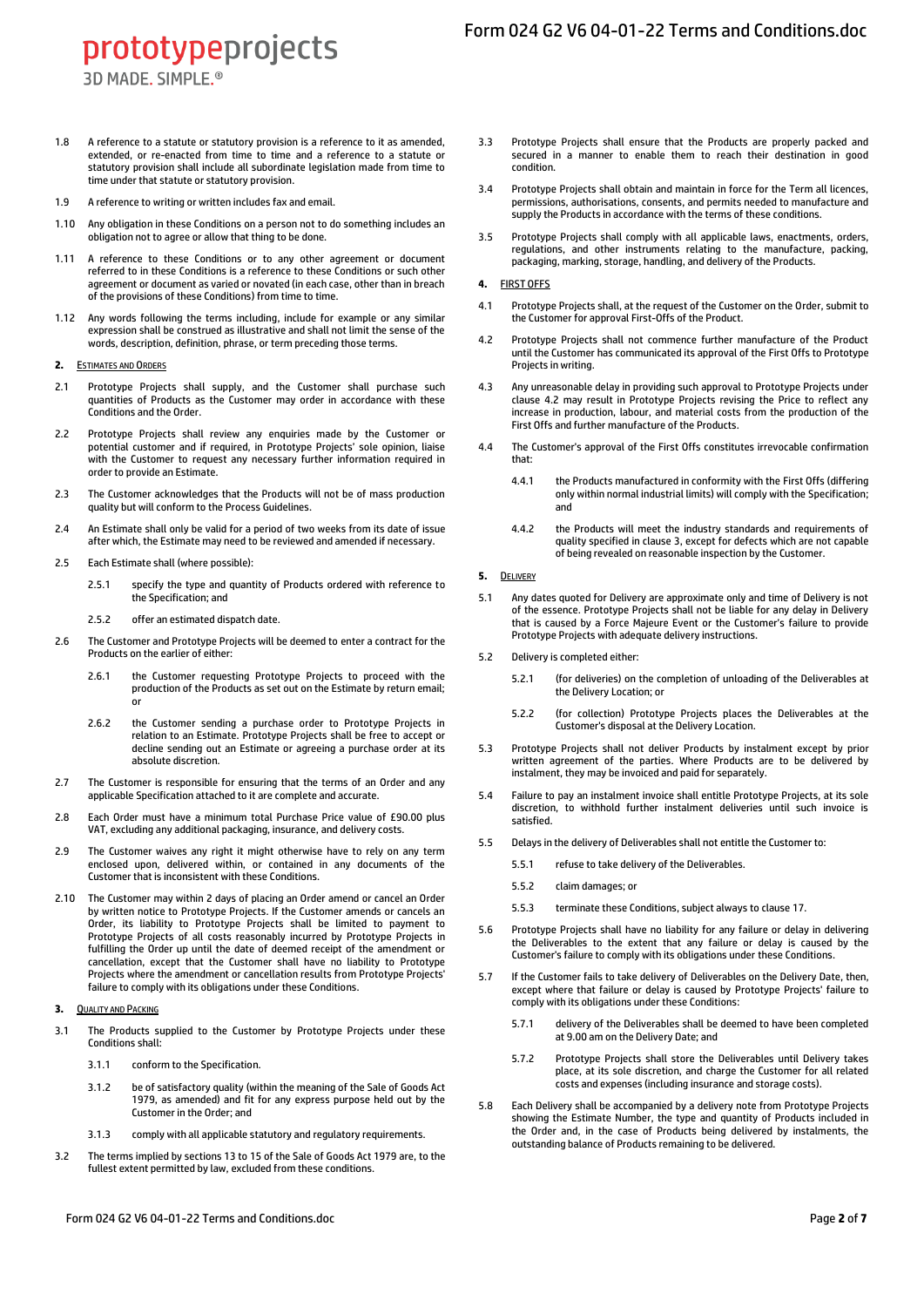prototypeprojects 3D MADE, SIMPLE.<sup>®</sup>

#### **6.** ACCEPTANCE AND DEFECTIVE PRODUCTS

- <span id="page-2-1"></span>6.1 The Customer may reject any Products delivered to it that do not comply with claus[e 3.1,](#page-1-3) provided that:
	- 6.1.1 notice of rejection is given to Prototype Projects within five Business Days of Delivery; and
	- 6.1.2 none of the events listed in claus[e 6.3](#page-2-0) apply.
- 6.2 If the Customer fails to give notice of rejection in accordance with claus[e 6.1,](#page-2-1) it shall be deemed to have accepted the Products.
- <span id="page-2-0"></span>6.3 Prototype Projects shall not be liable for a Products' failure to comply with the warranty set out in claus[e 3.1](#page-1-3) in any of the following events:
	- 6.3.1 the Customer makes any further use of those Products after giving notice in accordance with claus[e 6.1;](#page-2-1)
	- 6.3.2 the defect arises because the Customer failed to follow Prototype Projects' oral or written instructions for the storage, commissioning, installation, use and maintenance of the Products or (if there are none) good trade practice regarding the same;
	- 6.3.3 the defect arises as a result of Prototype Projects following any drawing, design or Specification supplied by the Customer;
	- 6.3.4 the Customer alters or repairs those Products;
	- 6.3.5 the defect arises as a result of fair wear and tear, wilful damage, negligence, or abnormal storage or working conditions; or
	- 6.3.6 the Products differ from the Specification as a result of changes made by Prototype Projects to ensure they comply with applicable statutory or regulatory requirements.
- <span id="page-2-2"></span>6.4 If the Customer rejects some or all Products under clause [6.1,](#page-2-1) then the Customer shall return the rejected Products to Prototype Projects to allow for inspection and, if Prototype Projects agree that such Products are entitled to be rejected under clause [6.1,](#page-2-1) the Customer shall be entitled to:
	- 6.4.1 require Prototype Projects to repair or replace the rejected Products; or
	- 6.4.2 require Prototype Projects to repay the price of the rejected Products in full.
- 6.5 Once Prototype Projects has complied with the Customer's request under clause [6.4,](#page-2-2) it shall have no further liability to the Customer for the rejected Products' failure to comply with claus[e 3.1.](#page-1-3)
- 6.6 The terms of these Conditions shall apply to any repaired or replacement Products supplied by Prototype Projects.
- <span id="page-2-7"></span>**7.** TITLE AND TERM OF SALE ( RISK)
- 7.1 Risk All estimates and orders are subject to Incoterms® 2010 EX Works; Risk in Products shall pass to the Customer at the point of collection.
- 7.2 Title to Products shall not pass to the Customer until Prototype Projects receives payment in full (in cash or cleared funds) for the Products and all other sums that are due to Prototype Projects from the Customer for sales of Products or on any account, in which case title to these Products shall pass at the time of payment of all such sums.
- 7.3 Until title to Products has passed to the Customer, the Customer shall:
	- 7.3.1 store those Products separately from all other goods held by the Customer so that they remain readily identifiable as Prototype Projects' property;
	- 7.3.2 not remove, deface or obscure any identifying mark or packaging on or relating to those Products; and
	- 7.3.3 maintain those Products in satisfactory condition and keep them insured on Prototype Projects' behalf for their full price against all risks with an insurer that is reasonably acceptable to Prototype Projects. The Customer shall obtain an endorsement of Prototype Projects' interest in the Products on its insurance policy, subject to the insurer being willing to make the endorsement. On request the Customer shall allow Prototype Projects to inspect those Products and the insurance policy.
- 7.4 Subject to claus[e 7.5,](#page-2-3) the Customer may resell or use Products in the ordinary course of its business (but not otherwise) before Prototype Projects receives payment for the Products. However, if the Customer resells the Products before that time:
	- 7.4.1 it does so as principal and not as Prototype Projects' agent; and
- 7.4.2 title to those Products shall pass from Prototype Projects to the Customer immediately before the time at which resale by the Customer occurs.
- <span id="page-2-3"></span>7.5 If before title to Products passes to the Customer the Customer becomes subject to any of the events listed in claus[e 17.1.4](#page-4-3) to claus[e 17.1.11](#page-4-4) (inclusive), then, without limiting any other right or remedy Prototype Projects may have:
	- 7.5.1 the Customer's right to resell Products or use them in the ordinary course of its business ceases immediately;
	- 7.5.2 an action for damages for conversion against a receiver or liquidator personally who sells goods which were identifiably Prototype Projects; and
	- 7.5.3 Prototype Projects may at any time:
		- (a) require the Customer to deliver up all Products in its possession that have not been resold, or irrevocably incorporated into another product; and
		- (b) if the Customer fails to do so promptly, enter any premises of the Customer or of any third party where the relevant Products are stored to recover them.
- <span id="page-2-5"></span>**8.** PRICE AND PAYMENT TERMS
- 8.1 The Price is exclusive of amounts in respect of VAT. The Customer shall, on receipt of a valid VAT invoice from Prototype Projects, pay to Prototype Projects any additional amounts in respect of VAT as are chargeable on a supply of **Products**
- 8.2 The Customer shall:
	- 8.2.1 pay the Price on the date the Order is submitted to Prototype Projects
- 8.3 At the sole discretion of Prototype Projects and where the Customer has previously placed Orders, the Customer shall be liable to pay the Supplier within 30 days of the date of invoice, by means of a Bank Transfer (BACS), Direct Debit, Credit/Debit Card or by Cheque.
- 8.4 All payments for Tooling in relation to the Order shall form part of the Price as an additional reference line on the invoice.
- 8.5 Payment shall be made in sterling and in full and cleared funds into the bank account nominated in writing by Prototype Projects.
- 8.6 Each invoice shall quote the relevant Estimate number.
- <span id="page-2-4"></span>8.7 If a party fails to make any payment due to the other under these Conditions by the due date for payment, then, without limiting the other party's remedies under these Conditions, the defaulting party shall pay interest on the overdue amount at the rate of 4% a year above the Bank of England's base rate from time to time. This interest shall accrue on a daily basis from the due date until actual payment of the overdue amount, whether before or after judgment. The defaulting party shall pay the interest together with the overdue amount. In relation to payments disputed in good faith, interest under this claus[e 8.7](#page-2-4) is payable only after the dispute is resolved, on sums found or agreed to be due, from the due date until payment.
- 8.8 If the Customer disputes any invoice or other statement of monies due, the Customer shall immediately notify Prototype Projects in writing. The parties shall negotiate in good faith to attempt to resolve the dispute promptly. If the parties have not resolved the dispute within 30 days of the Customer giving notice to Prototype Projects, the dispute shall be resolved in accordance with claus[e 23.](#page-5-3) Where only part of an invoice is disputed, the undisputed amount shall be paid on the due date as set out in this claus[e 8.](#page-2-5)
- <span id="page-2-6"></span>8.9 Each party may at any time, without notice to the other party, set off any liability of the other party to it against any liability it has to the other party, whether either liability is present or future, liquidated or unliquidated, and whether or not either liability arises under these Conditions. Any exercise by a party of its rights under this claus[e 8.9](#page-2-6) shall not limit or affect any other rights or remedies available to it under these Conditions or otherwise.
- 8.10 All payments payable to Prototype Projects by the Customer under these Conditions shall become immediately due and payable:
	- 8.10.1 on termination of these Conditions for any reason; or
	- 8.10.2 if the Customer becomes subject to any of the events listed in clause [17.1.4](#page-4-3) to claus[e 17.1.11](#page-4-4) inclusive.
- This claus[e 8](#page-2-5) is without prejudice to any right to claim for interest under the law or under these Conditions.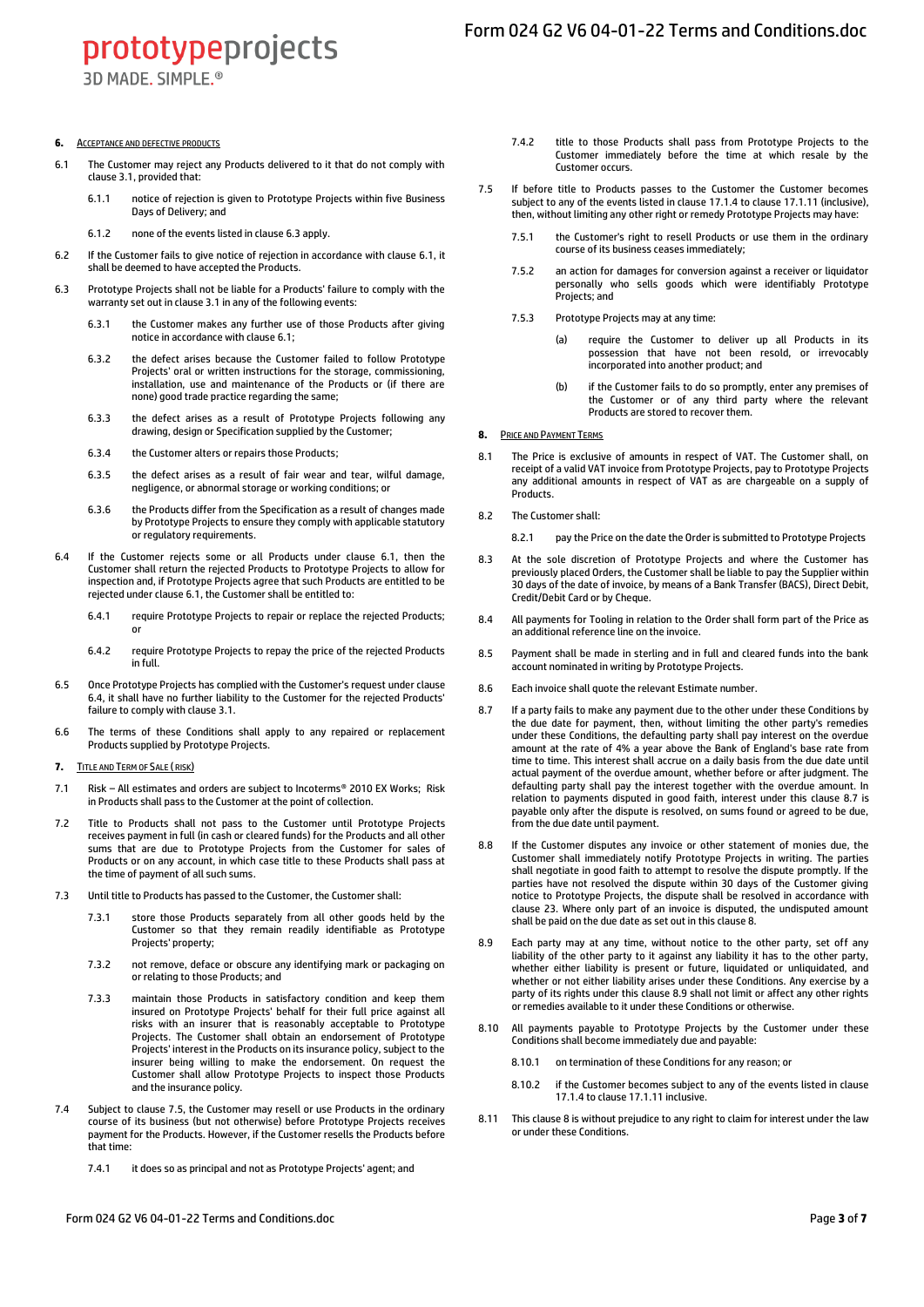3D MADE, SIMPLE.<sup>®</sup>

## <span id="page-3-2"></span>**9.** TOOLING AND DATA

- <span id="page-3-1"></span>9.1 All Tooling and Data shall be retained and stored by Prototype Projects for 3 months after the Order has been Delivered.
- 9.2 In the event a Customer wishes to extend the retention period set out in clause [9.1,](#page-3-1) it must be requested in writing to Prototype Projects at time of order.
- 9.3 If Prototype Projects agrees to extend such retention period, the Customer may be charged for storage and insurance for such Tooling and Data.
- 9.4 Subject to complying with the retention period and any agreed extension thereof in this clause [9,](#page-3-2) Prototype Projects shall not be obligated to ask or inform the Customer when it disposes of such Tooling and Data.

#### **10.** INSURANCE

- 10.1 During these Conditions Prototype Projects shall maintain in force the following insurance policies with reputable insurance companies:
	- 10.1.1 public liability insurance with a limit of at least £2,500,000 a claim; and
	- 10.1.2 product liability insurance with a limit of at least £2,500,000 for claims arising from a single event or series of related events in a single calendar year.
- 10.2 Prototype Projects shall ensure that any sub-contractors also maintain adequate insurance having regard to their obligations under these Conditions.

## **11.** COMPLIANCE WITH LAWS AND POLICIES

- <span id="page-3-3"></span>11.1 In performing its obligations under the agreement, the Customer shall comply with:
	- 11.1.1 all applicable laws, statutes, regulations and codes from time to time in force; and
	- 11.1.2 the Mandatory Policies.
- 11.2 Prototype Projects may terminate the agreement with immediate effect by giving written notice to the Customer if the Customer commits a breach of claus[e 11.1.](#page-3-3)

#### <span id="page-3-6"></span>**12.** INTELLECTUAL PROPERTY

- 12.1 Prototype Projects acknowledges that the IPRs owned by the Customer on or before the Commencement Date ("Customer IPR") are and remain the exclusive property of the Customer or, where applicable, the third-party licensor from whom the Customer derives the right to use them.
- 12.2 The Customer acknowledges that all IPRs used for the manufacture of the Product to the extent not owned by Prototype Projects on or before the Commencement Date shall remain the exclusive property of Prototype Projects (or, where applicable, the third-party licensor from whom Prototype Projects derives the right to use them).
- 12.3 All IPRs in respect of any Improvement shall belong to the party who made, developed or acquired it.
- 12.4 The Customer hereby grants to Prototype Projects a non-exclusive, royalty-free licence (including the right to grant sub-licences to permitted subcontractors) to use the Customer IPRs solely for the purpose of performing its obligations under these Conditions.
- 12.5 Prototype Projects' use of IPRs is limited to applying them to the Products in the form and manner specified by the Customer from time to time, and not otherwise.
- 12.6 The Customer shall at its own cost provide Prototype Projects with details of any Improvement belonging to the Customer which it wishes to be incorporated into the Product, or any other modification which it wishes to be made to the Product from time to time. The Customer hereby grants to Prototype Projects a non-exclusive, royalty-free, worldwide licence to use such Improvement or modification solely for the purposes of these Conditions.
- 12.7 Prototype Projects shall provide the Customer with details of any Improvement which is made, developed, or acquired by Prototype Projects from time to time.
- 12.8 The Customer may use any Improvement made or acquired by Prototype Projects for its own purposes and Prototype Projects hereby grants to the Customer a non-exclusive, royalty-free licence for the Term to use Improvements discovered by Prototype Projects.
- 12.9 The disclosure of any Improvements by one party to the other shall be subject to the obligations of confidentiality set out in claus[e 15.](#page-3-4)
- 12.10 The Customer shall indemnify Prototype Projects against all liabilities, costs, expenses, damages and losses (including but not limited to any direct, indirect or consequential losses, loss of profit, loss of reputation and all interest,

Form 024 G2 V6 04-01-22 Terms and Conditions.doc Page **4** of **7**

penalties and legal costs (calculated on a full indemnity basis) and all and other professional costs and expenses) suffered or incurred by Prototype Projects arising out of or in connection with any claim made against Prototype Projects for actual or alleged infringement of a third party's IPRs or moral rights arising out of or in connection with the use of the Customer IPRs in accordance with the terms of these Conditions.

## <span id="page-3-5"></span>**13.** LIMITATION OF LIABILITY

- 13.1 This claus[e 13](#page-3-5) sets out the entire financial liability of the parties (including any liability for the acts or omissions of their respective employees, agents and subcontractors) to each other for:
	- 13.1.1 any breach of these Conditions however arising;
	- 13.1.2 any use made or resale of the Products by the Customer, or of any product incorporating any of the Products; and
	- 13.1.3 any representation, statement or tortious act or omission (including negligence) arising under or in connection with these Conditions.
- <span id="page-3-7"></span>13.2 Nothing in these Conditions shall limit or exclude the liability of either party for:
	- 13.2.1 death or personal injury resulting from negligence; or
	- 13.2.2 fraud or fraudulent misrepresentation; or
	- 13.2.3 breach of the terms implied by section 12 of the Sale of Goods Act 1979; or
	- 13.2.4 breach of section 2 of the Consumer Protection Act 1987; or
	- 13.2.5 the indemnity contained in claus[e 12.](#page-3-6)
- <span id="page-3-8"></span>13.3 Without prejudice to clause [13.2,](#page-3-7) neither party shall under any circumstances whatever be liable to the other, whether in contract, tort (including negligence) or restitution, or for breach of statutory duty or misrepresentation, or otherwise, for any:
	- 13.3.1 loss of profit;
	- 13.3.2 loss of business;
	- 13.3.3 loss of business opportunity; or
	- 13.3.4 special, indirect or consequential damage,

suffered by the other party that arises under or in connection with these Conditions.

- 13.4 Without prejudice to clause [13.2](#page-3-7) or clause [13.3,](#page-3-8) Prototype Projects' total liability arising under or in connection with these Conditions, whether arising in contract, tort (including negligence) or restitution, or for breach of statutory duty or misrepresentation, or otherwise, shall in all circumstances be limited to the Price.
- 13.5 Without prejudice to claus[e 13.2](#page-3-7) or claus[e 13.3,](#page-3-8) the Customer's total liability arising under or in connection with these Conditions, whether arising in contract, tort (including negligence) or restitution, or for breach of statutory duty or misrepresentation, or otherwise, shall in all circumstances be limited as follows:
	- 13.5.1 for non-payment of invoices for Products purchased, to the amount unpaid, and any interest due on such amount under claus[e 8.7;](#page-2-4) or
	- 13.5.2 for any other type of liability, to 150% of the Price.

## **14.** ASSIGNMENT AND OTHER DEALINGS

- 14.1 Prototype Projects may at any time assign, mortgage, charge, subcontract, delegate, declare a trust over or deal in any other manner with any or all of its rights and obligations under these Conditions.
- 14.2 The Customer shall not assign, transfer, mortgage, charge, subcontract, delegate, declare a trust over or deal in any other manner with any of its rights and obligations under these Conditions.

## <span id="page-3-4"></span>**15.** CONFIDENTIALITY

- 15.1 Each party undertakes that it shall not at any time during these Conditions and for a period of two years after termination disclose to any person any Confidential Information, except as permitted by claus[e 15.2.](#page-3-9)
- <span id="page-3-9"></span><span id="page-3-0"></span>15.2 Each party may disclose the other party's Confidential Information:
	- 15.2.1 to its employees, officers, agents, consultants or subcontractors ("Representatives") who need to know this information for the purposes of exercising the party's rights or carrying out its obligations under or in connection with these Conditions, provided that the disclosing party takes all reasonable steps to ensure that its Representatives comply with the confidentiality obligations contained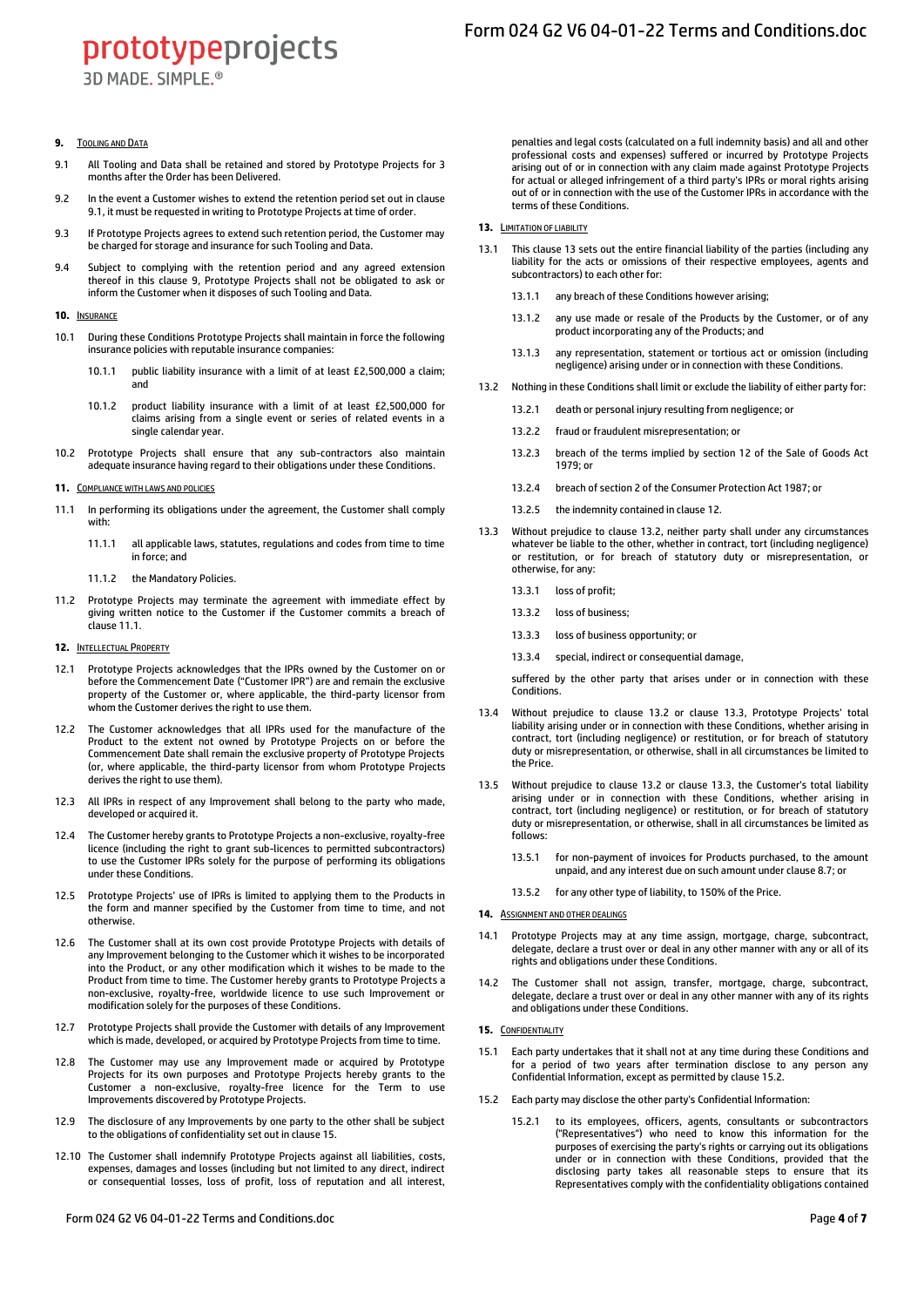prototypeprojects 3D MADE, SIMPLE.<sup>®</sup>

> in this claus[e 15](#page-3-4) as though they were a party to these Conditions. The disclosing party shall be responsible for its Representatives' compliance with the confidentiality obligations set out in this clause [15;](#page-3-4) and

- 15.2.2 as may be required by law, a court of competent jurisdiction or any governmental or regulatory authority.
- 15.3 Each party reserves all rights in its Confidential Information. No rights or obligations in respect of a party's Confidential Information other than those expressly stated in these Conditions are granted to the other party or to be implied from these Conditions. In particular, no licence is hereby granted directly or indirectly under any patent, invention, discovery, copyright or other intellectual property right held, made, obtained or licensable by either party now or in the future.

#### <span id="page-4-1"></span>**16.** COMMENCEMENT AND TERM

These Conditions shall begin on the Commencement Date and shall continue, unless terminated earlier in accordance with clause [17,](#page-4-2) until the Deliverables are accepted by the Customer pursuant to clause [5](#page-1-4) whereupon it shall terminate automatically without notice ("Term").

## <span id="page-4-2"></span>**17. TERMINATION AND SUSPENSION**

- <span id="page-4-3"></span>17.1 Without affecting any other right or remedy available to it, either party may terminate these Conditions on giving not less than two weeks' prior written notice to the other party. Without affecting any other right or remedy available to it, either party may terminate these Conditions with immediate effect by giving written notice to the other party if:
	- 17.1.1 the other party fails to pay any undisputed amount due under these Conditions on the due date for payment and remains in default not less than 14 days after being notified in writing to make such payment;
	- 17.1.2 the other party commits a material breach of any other term of these Conditions and that breach is irremediable or (if that breach is remediable) fails to remedy that breach within a period of 30 days after being notified in writing to do so;
	- 17.1.3 the other party repeatedly breaches any of the terms of these Conditions in such a manner to reasonably justify the opinion that its conduct is inconsistent with it having the intention or ability to give effect to the terms of these Conditions;
	- 17.1.4 the other party suspends, or threatens to suspend, payment of its debts or is unable to pay its debts as they fall due or admits inability to pay its debts or is deemed unable to pay its debts within the meaning of section 123 of the Insolvency Act 1986 as if the words "it is proved to the satisfaction of the court" did not appear in sections 123(1)(e) or 123(2);
	- 17.1.5 the other party begins negotiations with all or any class of its creditors with a view to rescheduling any of its debts, or makes a proposal for or enters into any compromise or arrangement with any of its creditors;
	- 17.1.6 a petition is filed, a notice is given, a resolution is passed, or an order is made, for or in connection with the winding up of the other party;
	- 17.1.7 an application is made to court, or an order is made, for the appointment of an administrator or if a notice of intention to appoint an administrator is given or if an administrator is appointed over the other party;
	- 17.1.8 the holder of a qualifying floating charge over the assets of that other party has become entitled to appoint or has appointed an administrative receiver;
	- 17.1.9 a person becomes entitled to appoint a receiver over all or any of the assets of the other party or a receiver is appointed over all or any of the assets of the other party;
	- 17.1.10 a creditor or encumbrancer of the other party attaches or takes possession of, or a distress, execution, sequestration or other such process is levied or enforced on or sued against, the whole or any part of its assets and such attachment or process is not discharged within 14 days;
	- 17.1.11 any event occurs, or proceeding is taken, with respect to the other party in any jurisdiction to which it is subject that has an effect equivalent or similar to any of the events mentioned in claus[e 17.1.4](#page-4-3) to claus[e 17.1.10](#page-4-5) inclusive;
	- 17.1.12 the other party ceases, or threatens to cease, to carry on all or substantially the whole of its business; or
- 17.1.13 any Force Majeure Event prevents the other party from performing its obligations under these Conditions for any continuous period of three months.
- 17.2 Without limiting its other rights or remedies, Prototype Projects may suspend provision of the Products under the agreement or any other contract between the Customer and Prototype Projects if the Customer becomes subject to any of the events listed in clause [17.1.4](#page-4-3) to clause [17.1.11,](#page-4-4) or Prototype Projects reasonably believes that the Customer is about to become subject to any of them, or if the Customer fails to pay any amount due under these Conditions on the due date for payment.

## <span id="page-4-6"></span>**18. OBLIGATIONS ON TERMINATION**

- 18.1 On termination of these Conditions, each party shall promptly:
	- 18.1.1 return to the other party all equipment, materials and property belonging to the other party that the other party had supplied to it in connection with the supply and purchase of the Products under these Conditions;
	- 18.1.2 return to the other party all documents and materials (and any copies) containing the other party's Confidential Information; and
	- 18.1.3 erase all the other party's Confidential Information from its computer systems (to the extent possible); and
	- 18.1.4 the Customer shall pay any and all costs incurred by Prototype Projects for all of the Customer's Orders up to the date of termination.

## <span id="page-4-7"></span>**19. CONSEQUENCES OF TERMINATION**

- 19.1 On termination of these Conditions the following clauses shall continue in force:
	- 19.1.1 Clause [1](#page-0-0) (Interpretation);
	- 19.1.2 Clause [5](#page-1-4) (Delivery);
	- 19.1.3 Claus[e 7](#page-2-7) (Title and Risk);
	- 19.1.4 Claus[e 8](#page-2-5) (Price and Payment Terms);
	- 19.1.5 Claus[e 9](#page-3-2) (Tooling and Data);
	- 19.1.6 Claus[e 12](#page-3-6) (Intellectual Property);
	- 19.1.7 Claus[e 13](#page-3-5) (Limitation of liability);
	- 19.1.8 Claus[e 15](#page-3-4) (Confidentiality);
	- 19.1.9 Clause [18](#page-4-6) (Obligations on termination);
	- 19.1.10 Claus[e 19](#page-4-7) (Consequences of termination);
	- 19.1.11 Claus[e 22](#page-5-4) (Severance);
	- 19.1.12 Claus[e 23](#page-5-3) (Multi-tiered dispute resolution procedure);
	- 19.1.13 Claus[e 26](#page-5-5) (Waiver);
	- 19.1.14 Claus[e 28](#page-5-6) (Entire Agreement);
	- 19.1.15 Claus[e 29](#page-5-7) (Third Party Rights);
	- 19.1.16 Claus[e 30](#page-5-8) (Governing law); and
	- 19.1.17 Claus[e 31](#page-6-0) (Jurisdiction).
- 19.2 Termination of these Conditions shall not affect any rights, remedies, obligations or liabilities of the parties that have accrued up to the date of termination, including the right to claim damages for any breach of the agreement that existed at or before the date of termination.

#### **20.** FORCE MAJEURE

- <span id="page-4-5"></span><span id="page-4-4"></span><span id="page-4-0"></span>20.1 "Force Majeure Event" means any circumstance not in a party's reasonable control including, without limitation:
	- 20.1.1 acts of God, flood, drought, earthquake or other natural disaster;
	- 20.1.2 epidemic or pandemic;
	- 20.1.3 terrorist attack, civil war, civil commotion or riots, war, threat of or preparation for war, armed conflict, imposition of sanctions, embargo, or breaking off of diplomatic relations;
	- 20.1.4 nuclear, chemical or biological contamination, or sonic boom;
	- 20.1.5 any law or any action taken by a government or public authority, including without limitation imposing an export or import restriction, quota or prohibition;
	- 20.1.6 collapse of buildings, fire, explosion or accident;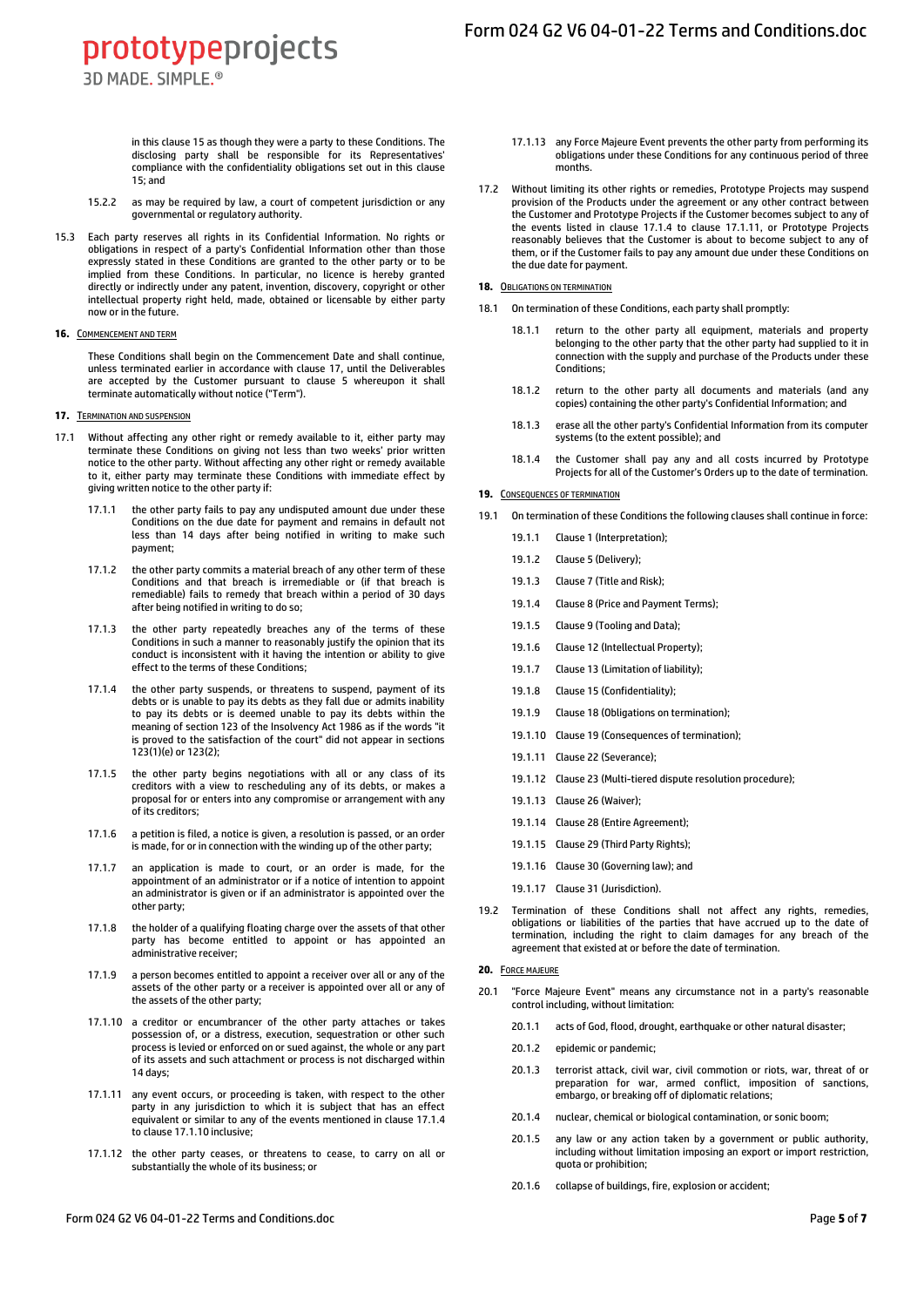- 3D MADE, SIMPLE.<sup>®</sup>
- 20.1.7 any labour or trade dispute, strikes, industrial action or lockouts (other than in each case by the party seeking to rely on this clause, or companies in the same group as that party);
- 20.1.8 non-performance by suppliers or subcontractors (other than by companies in the same group as the party seeking to rely on this clause); and
- 20.1.9 interruption or failure of utility service.
- <span id="page-5-1"></span>20.2 Provided it has complied with clause [20.4,](#page-5-9) if a party is prevented, hindered or delayed in or from performing any of its obligations under these Conditions by a Force Majeure Event ("Affected Party"), the Affected Party shall not be in breach of these Conditions or otherwise liable for any such failure or delay in the performance of such obligations. The time for performance of such obligations shall be extended accordingly.
- 20.3 The corresponding obligations of the other party will be suspended, and its time for performance of such obligations extended, to the same extent as those of the Affected Party.
- <span id="page-5-9"></span>20.4 The Affected Party shall:
	- 20.4.1 as soon as reasonably practicable after the start of the Force Majeure Event, notify the other party of the Force Majeure Event, the date on which it started, its likely or potential duration, and the effect of the Force Majeure Event on its ability to perform any of its obligations under the agreement; and
	- 20.4.2 use all reasonable endeavours to mitigate the effect of the Force Majeure Event on the performance of its obligations.
- 20.5 If the Force Majeure Event prevents, hinders or delays the Affected Party's performance of its obligations for a continuous period of more than 4 weeks, the party not affected by the Force Majeure Event may terminate these Conditions by giving 2 weeks' written notice to the Affected Party.
- **21.** COSTS

Except as expressly provided in these Conditions, each party shall pay its own costs incurred in connection with the negotiation, preparation, and execution of these Conditions and any documents referred to in it.

## <span id="page-5-4"></span>**22.** SEVERANCE

- 22.1 If any provision or part-provision of these Conditions is or becomes invalid, illegal or unenforceable, it shall be deemed modified to the minimum extent necessary to make it valid, legal and enforceable. If that modification is not possible, the relevant provision or part-provision shall be deemed deleted. Any modification to, or deletion of, a provision or part-provision under this clause [22](#page-5-4) shall not affect the validity and enforceability of the rest of these Conditions.
- 22.2 If any provision or part-provision of these Conditions is invalid, illegal or unenforceable, the parties shall negotiate in good faith to amend that provision so that, as amended, it is legal, valid and enforceable, and, to the greatest extent possible, achieves the intended commercial result of the original provision.

#### <span id="page-5-3"></span>**23.** MULTI-TIERED DISPUTE RESOLUTION PROCEDURE

- <span id="page-5-2"></span><span id="page-5-0"></span>If a dispute arises out of or in connection with these Conditions or the performance, validity or enforceability of it ("Dispute") then the parties shall follow the procedure set out in this claus[e 23:](#page-5-3)
	- 23.1.1 either party shall give to the other written notice of the Dispute, setting out its nature and full particulars ("Dispute Notice"), together with relevant supporting documents. On service of the Dispute Notice, the Manager of Prototype Projects and Manager of the Customer shall attempt in good faith to resolve the Dispute;
	- 23.1.2 if the CEO of Prototype Projects and CEO of the Customer are for any reason unable to resolve the Dispute within 14 days of service of the Dispute Notice, the parties agree to enter into mediation in good faith to settle the Dispute in accordance with the CEDR Model Mediation Procedure. Unless otherwise agreed between the parties within 14 days service of the Dispute Notice, the mediator shall be nominated by CEDR. To initiate the mediation, a party must serve notice in writing ("Mediation Notice") to the other party to the Dispute, referring the dispute to mediation. A copy of the Mediation notice should be sent to CEDR. Unless otherwise agreed between the parties, the mediation will start not later than 14 days after the date of the Mediation notice.
- 23.2 No party may commence any court proceedings under clause [31](#page-6-0) in relation to the whole or part of the Dispute until 30 days after service of the ADR notice, provided that the right to issue proceedings is not prejudiced by a delay.

23.3 If the Dispute is not resolved within 30 days after service of the ADR notice the Dispute shall be finally resolved by the courts of England and Wales in accordance with claus[e 31.](#page-6-0)

#### **24.** FURTHER ASSURANCE

At its own expense, each party shall, and shall use all reasonable endeavours to procure that any necessary third party shall, promptly execute and deliver such documents and perform such acts as may reasonably be required for the purpose of giving full effect to these Conditions.

## **25.** VARIATION

No variation of these Conditions shall be effective unless it is in writing and signed by both parties (or their authorised representatives).

## <span id="page-5-5"></span>**26.** WAIVER

- 26.1 A waiver of any right or remedy under these Conditions or by law shall only be effective if given in writing and shall not be deemed a waiver of any subsequent breach or default.
- 26.2 A failure or delay by a party to exercise any right or remedy provided under these Conditions or by law shall not constitute a waiver of that or any other right or remedy, nor shall it prevent or restrict any further exercise of that or any other right or remedy. No single or partial exercise of any right or remedy provided under these Conditions or by law shall prevent or restrict the further exercise of that or any other right or remedy.

### **27.** NOTICES

- 27.1 Any notice given to a party under or in connection with these Conditions shall be in writing and shall be:
	- 27.1.1 delivered by hand or by pre-paid first-class post or other next working day delivery service at its registered office (if a company) or its principal place of business (in any other case); or
	- 27.1.2 sent by email to the address specified in by the parties from time to time in writing.
- 27.2 Any notice shall be deemed to have been received:
	- 27.2.1 if delivered by hand, on signature of a delivery receipt or at the time the notice is left at the proper address;
	- 27.2.2 if sent by pre-paid first-class post or other next working day delivery service, at 9.00 am on the second Business Day after posting or at the time recorded by the delivery service; or
	- 27.2.3 if sent by fax or email, at 9.00 am on the next Business Day after transmission.
- 27.3 This clause does not apply to the service of any proceedings or other documents in any legal action or, where applicable, any arbitration or other method of dispute resolution.

## <span id="page-5-6"></span>**28.** ENTIRE AGREEMENT

- 28.1 These Conditions, the Estimate, the Order, the Processing Guidelines, the Specification and any other document referred to herein constitutes the entire agreement between the parties, and supersedes and extinguishes all previous agreements, promises, assurances, warranties, representations and understandings between them, whether written or oral, relating to its subject matter.
- 28.2 Each party acknowledges that in entering into these Conditions it does not rely on, and shall have no remedies for, any statement, representation, assurance or warranty (whether made innocently or negligently) that is not set out in these Conditions.
- 28.3 Each party agrees that it shall have no claim for innocent or negligent misrepresentation or negligent misstatement based on any statement in these Conditions.
- 28.4 Nothing in this claus[e 28](#page-5-6) shall limit or exclude any liability for fraud.

## <span id="page-5-7"></span>**29. THIRD PARTY RIGHTS**

These Conditions does not give rise to any rights under the Contracts (Rights of Third Parties) Act 1999 to enforce any term of these Conditions.

## <span id="page-5-8"></span>**30.** GOVERNING LAW

These Conditions and any dispute or claim (including non-contractual disputes or claims) arising out of or in connection with it or its subject matter or formation shall be governed by and construed in accordance with the law of England and Wales.